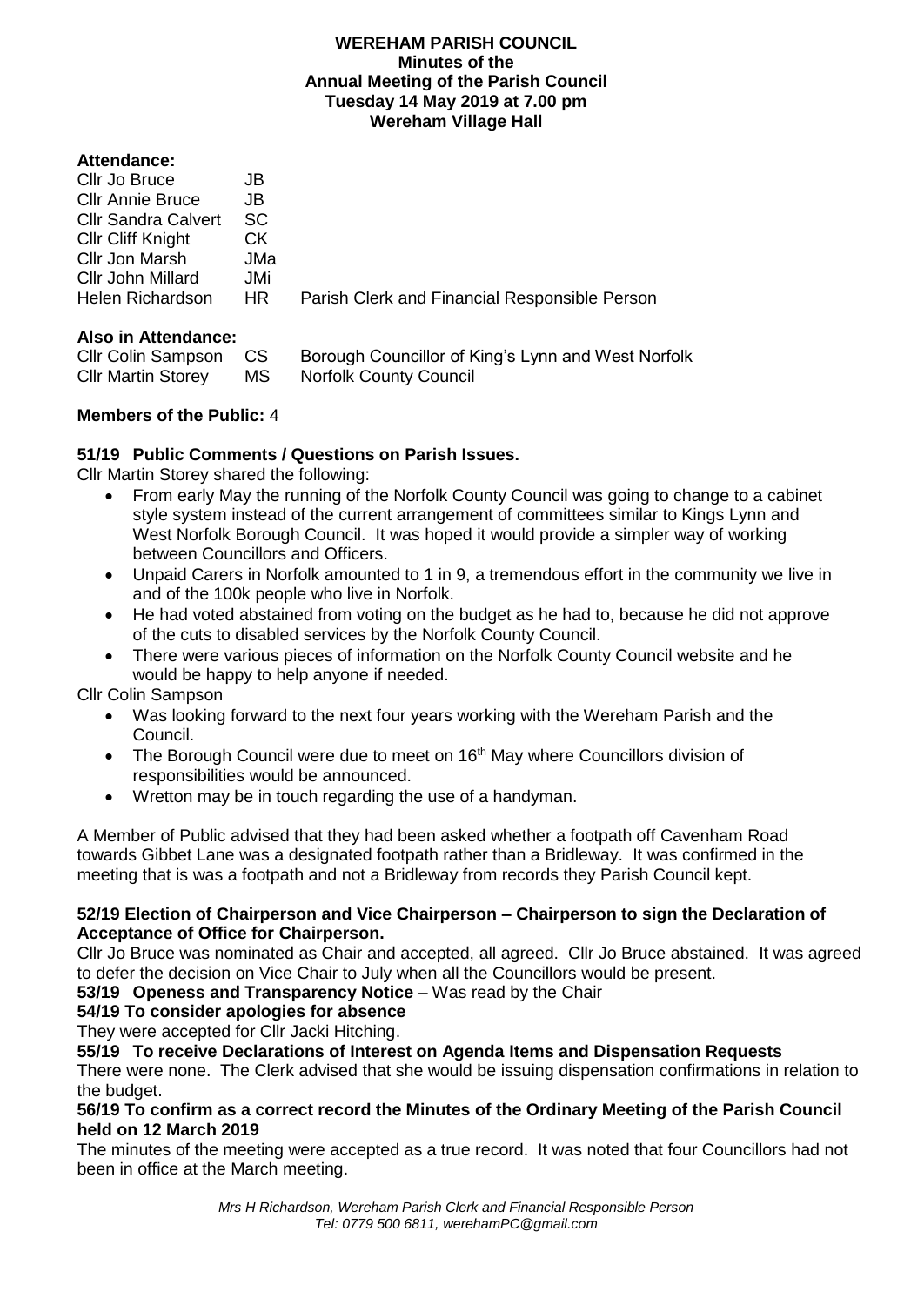# **57/19 Matters Arising as the Clerks Report**

**Playing Field Hire Form** –The Clerk had met with the new Sports Development Manager at the Village Hall to discuss use of the playing field for activities and agreed that any proposals from discussion will be brought before the Council in July.

**Response from Police Re Speeding Query on Flegg Green -** The request to attend Flegg Green has been passed to the local Beat Manager who advised that the speed enforcement in Crimplesham was being carried out by the Camera safety team (from Community Speed Watch etc.) which had indicated a high number of speeders. Wereham would need to have some monitoring equipment put in place for the team to assess if the area would fall within the guidelines set by

National Police Chief Council.The Police shared a flow chart showing how the Parish Council could get in touch with the Camera Safety Team to conduct the survey, but there was a waiting list for the equipment.

**Aerial Tree Surveys -** The Clerk had emailed Councillors at the end of March 2019 following advise by a contractor tree surgeon who had recently worked on trees within the St Margaret's Churchyard, to not commission any further work to the trees until they have been included in a refreshed survey due to be done early autumn 2019.

**Flies** – The Clerk had contacted Glazewing on 1<sup>st</sup> May due to concern about flies, but they advised that they now only had metal waste on the site. The Clerk had reported the flies to the Environment Agency.

**Flegg Green – Hollies Development TPO Trees** – The Clerk was still awaiting an update from the Borough Council on the trees that had been cut down and would continue to chase the tree officer. **Mole Report dated 2 April 2019**

REPORT REASON..... RESULTS REPORT November 2018 to March 2019

November 2018....2 moles caught on the playing field and no activity at the cemetery.

December 2018....1 mole caught on the playing field and no activity at the cemetery.

January 2019....1 mole caught on the playing field and no activity at the cemetery.

February 2019....3 moles caught on the playing field and 1 mole caught at the cemetery.

March 2019....2 moles caught on the playing field and no activity at the cemetery.

#### **Planning Decisions received to note only:**

19/00303/F Wereham 1 Crown Gardens Wereham King's Lynn Norfolk PE33 9BG - Two storey Extension and Alterations to Dwelling Application Permitted 29 March 2019 Delegated Decision 18/02210/NMA\_1 Wereham Site of Former Village Hall Church Road Wereham Norfolk PE33 9AP - NON-MATERIAL AMENDMENT TO PLANNING PERMISSION 18/02210/F: Variation of condition 2 of planning permission 16/00220/F, Proposed single dwelling on existing village hall site To amend previously approved drawings Application Permitted 28 March 2019 Delegated Decision 19/00539/F Rear Extension and internal works. at 2 Church Road Wereham King's Lynn Norfolk PE33 9AP – No comments returned.

**58/19 Declaration of Acceptance of Office** – were actioned and noted.

**59/19 Returns Code of Conduct**- were actioned and noted.

**60/19 Declaration of Interests (Pecuniary and Non-Pecuniary) (within 28 days)** – were actioned and noted.

**61/19 To Note Dispensation Requests** – were actioned and noted.

**62/19 To Note Spending Return and Declaration for Elections (within 28 days)** – were actioned and noted.

**63/19 To Approve Standing Orders (2019-20)** – There were no amends, all were in favour of approving the document.

**64/19 To Approve Financial Standing Orders (2019-20)** - There were no amends, all were in favour of approving the document.

**65/19 To Approve Financial Risk Assessment (2019-20)** - There were no amends, all were in favour of approving the document.

**66/19 To Approve the Assets Register as at 31.03.19** – There were no amends, all were in favour of approving the document.

**67/19 To Approve Annual Insurance Renewal** – The renewal figure of £490.37 for insurance with BHIB Limited was approved, all were in favour.

**68/19 To Approve Statement of Accounts 201819** – Were approved, all were in favour.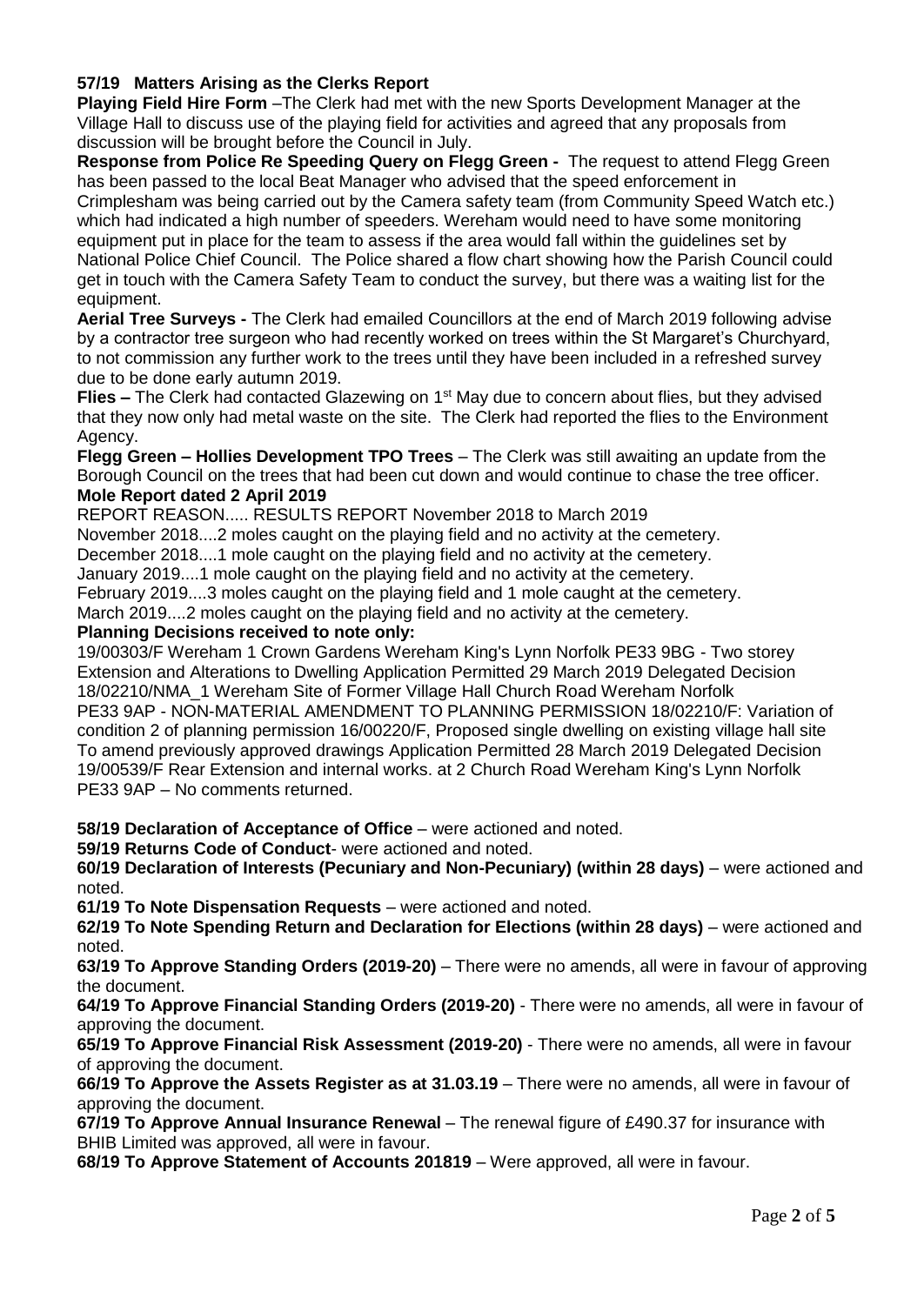**69/19 To Approve Exemption Certificate of External Audit 201819** – The approval of being an exempt authority was approved, all were in favour.

**70/19 To Approve Annual Governance and Accountability Return 201819** – The document was read through each section and appropriately signed by the Chair and Clerk. The Councillors had received a copy of the document prior to the meeting online. The internal auditor had signed off the accounts. All were in favour of approval the document and each section. The document would be made available the website.

**71/19 To Approve Councillor Training** – It was felt that a 2-3 hour session with a programme somewhere between the two day and 2 hour course offered would be best. The Chair suggested a session in October. The Clerk agreed to arrange and invite other Councils if possible

**72/19 To Consider Wereham in Relief in Need Charity** – The previous ex-Councillor nominated for the Parish Council did not need to be a Councillor and they were happy to continue in the role. The Parish Council were in favour and the Clerk agreed to notify the charity formally.

**73/19 To Consider Wereham Village Hall Trustee Representation** – Cllr John Millard agreed to be the representative for the Parish Council on the Wereham Village Hall Charity Trust Deed. The Parish Council were a representative group named on the trust deed, along with other groups that used the hall, and it was up to the Parish Council to nominate someone if they so wished. All were in favour.

# **74/19 To Approve St Margaret's Church Tower – Time Amendment and discuss servicing**

The Clerk advised that a Parish Council had a power to provide a public clock should it so wish and pay under S137, and like a lot of parishes this could be in the form of the Church Clock, in Wereham's case the decision had been made historically to provide a public clock by paying to service it only. This did not include any extra repairs that may be required. The Chair shared that a previous Councillor had kept the minutes to time by adjusting monthly and there now needed to be someone to take over this role. It was noted that the Parish Council did this through its own choice and were not responsible for this. Cllr Cliff Knight advised that he would be happy to adjust the minutes on the clock with training from the previous ex-Councillor who had done it. The Clerk agreed to find out from the Norfolk Association of Local Councils if the parish council had sufficient grounds to action the time adjustment within health and safety regulations and if there was a clear enough indication for everything to go ahead with the information received to date and if so whether the Parish Council should use a volunteer or a contractor. Once the information was known the Clerk agreed to ask the Handyman if he was willing to do and what the cost might be. It was agreed to discuss further in July.

## **75/19 To Approve Twice Yearly Pond Tidy by Handyman**

A quote had been received for a twice yearly pond tidy at £60 per time. This quote was approved for when required in the year.

#### **76/19 To Approve Payment for Archived Wereham Cemetery Documents**

The costs of £60 plus VAT for five documents in University Cambridge Library was approved.

**77/19 To Note NCC Correspondence Road Closure of B1160 20 - 21 June 19**

The Clerk agreed to publicise and there were no comments, it was noted.

#### **78/19 To Consider the results of the bi-monthly Risk Assessment inspection and agree any action required** *Standard item**verbal* **(Play area***;* **Playing Field***;* **Pond Area/A134***;* **St Margaret's Churchyard***;* **Cemetery) - Verbal from the Parish Clerk**

The Clerk would be setting a rota for Councillors for the coming year to carry out a visual risk assessment of Parish Council responsible areas in the village every two months using a form. The Clerk shared the items she had found but there was nothing of a health and safety concern only lots of tidying jobs which it was agreed to ask the Handyman to do at a spend of no more than £75 cost to resolve at the end of the bird nesting season.

#### **79/19 To note any new maintenance tasks and agree which need to be requested of the Rangers / Highways or the Handyman**

- Speed sign The Clerk agreed to check the minimum number of weeks for a change of location, and a quote from the Handyman to move the sign when needed.
- In Church Road old leaves from the trees in the church yard had left a mess in the road, the Clerk agreed to ask the Norfolk County Council Rangers to resolve when next in the village.
- Two residents agreed to have a look at the pond board that appears to be stuck and possibly broke.
- The Clerk agreed to write to Bob Taylor to thank him for recent work he had carried out to the pond.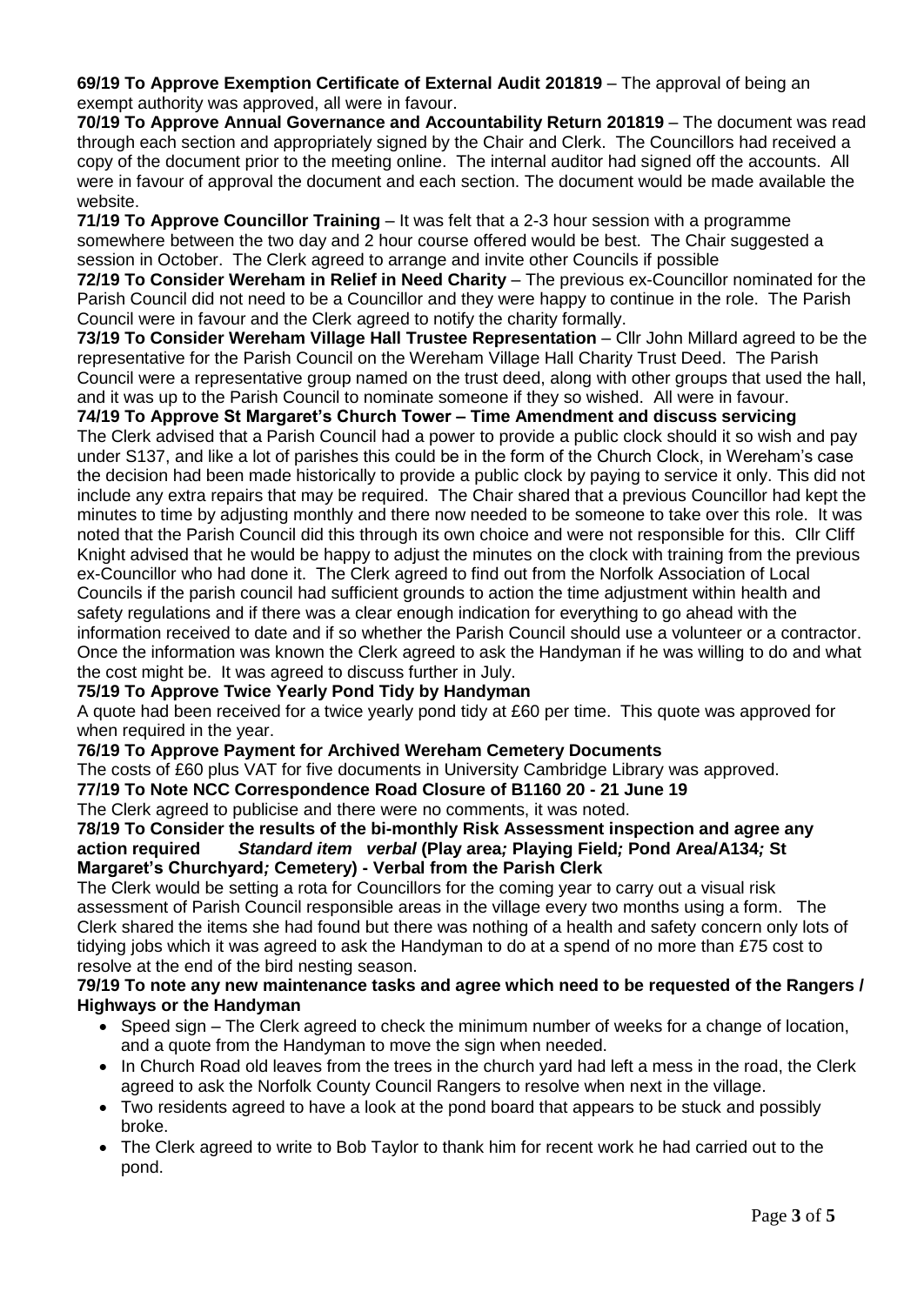# **80/19 Finance - To Accept accounts to 1 May 2019 and approve payments**

The following payments were approved; all were in favour.

|                                                                                                                                                                                                                                                                | Cheque No.                                                     | <b>NET</b>                                  | <b>VAT</b>                             | <b>TOTAL</b>                                |
|----------------------------------------------------------------------------------------------------------------------------------------------------------------------------------------------------------------------------------------------------------------|----------------------------------------------------------------|---------------------------------------------|----------------------------------------|---------------------------------------------|
| Clerk Wages - March                                                                                                                                                                                                                                            | SO.                                                            | 218.97                                      | 0.00                                   | 218.97                                      |
| Clerk Wages - April                                                                                                                                                                                                                                            | SO                                                             | 245.05                                      | 0.00                                   | 245.05                                      |
| HMRC March and April - PAYE                                                                                                                                                                                                                                    | 100967                                                         | 109.40                                      | 0.00                                   | 109.40                                      |
| <b>Payroll Services</b>                                                                                                                                                                                                                                        | 100968                                                         | 272.00                                      | 54.40                                  | 326.40                                      |
| Pearce and Kemp Streetlight                                                                                                                                                                                                                                    |                                                                |                                             |                                        |                                             |
| Maintenance Fee - Annual                                                                                                                                                                                                                                       | 100969                                                         | 80.00                                       | 16.00                                  | 96.00                                       |
| Cancelled - typo                                                                                                                                                                                                                                               | 100970                                                         |                                             |                                        |                                             |
|                                                                                                                                                                                                                                                                | 100971 and                                                     |                                             |                                        |                                             |
| <b>CGM Ltd - Grounds Maintenance</b>                                                                                                                                                                                                                           | 100980                                                         | 408.22                                      | 81.66                                  | 489.88                                      |
| SJA Pest Control - Moles                                                                                                                                                                                                                                       | 100972                                                         | 75.00                                       | 0.00                                   | 75.00                                       |
| Hodson Office Supplies - Ink                                                                                                                                                                                                                                   | 100973                                                         | 18.96                                       | 3.79                                   | 22.75                                       |
| Pond Repair - W Taylor                                                                                                                                                                                                                                         | 100974                                                         | 75.00                                       | 0.00                                   | 75.00                                       |
| NALC Annual Membership Fee                                                                                                                                                                                                                                     | 100975                                                         | 159.60                                      | 0.00                                   | 159.60                                      |
| <b>BHIB Ltd Annual Insurance for PC</b>                                                                                                                                                                                                                        | 100976                                                         | 490.37                                      | 0.00                                   | 490.37                                      |
| <b>CP Tree Services</b>                                                                                                                                                                                                                                        | 100977                                                         | 300.00                                      | 0.00                                   | 300.00                                      |
| Handyman - Cracks in play matting<br>filled, removed concrete from goal<br>area, rub down memorial church<br>gates and memorial rails<br>Internal Auditor - Jo Raby<br>Eon - Streetlights - April 19<br>Eon - Streetlights - May 19<br><b>TOTAL TO BE PAID</b> | 100978<br>100979<br><b>Direct Debit</b><br><b>Direct Debit</b> | 36.00<br>20.00<br>23.52<br>22.76<br>2554.85 | 0.00<br>0.00<br>1.18<br>1.14<br>158.17 | 36.00<br>20.00<br>24.70<br>23.90<br>2713.02 |
| As at 1 April 2019                                                                                                                                                                                                                                             |                                                                |                                             |                                        |                                             |
|                                                                                                                                                                                                                                                                | £                                                              |                                             |                                        |                                             |
| <b>Community Account - Current</b>                                                                                                                                                                                                                             | 7,024.72                                                       |                                             |                                        |                                             |
|                                                                                                                                                                                                                                                                | £                                                              |                                             |                                        |                                             |
| <b>Business Account</b>                                                                                                                                                                                                                                        | 8,810.05                                                       |                                             |                                        |                                             |
|                                                                                                                                                                                                                                                                | 15834.77                                                       |                                             |                                        |                                             |
| Less Payments Carried over 1819                                                                                                                                                                                                                                | 4423.38                                                        |                                             |                                        |                                             |
| Less Payments May 2019                                                                                                                                                                                                                                         | 2713.02                                                        |                                             |                                        |                                             |
| Plus receipts April 2019                                                                                                                                                                                                                                       | 18731.16                                                       |                                             |                                        |                                             |
| <b>Total Carried Forward</b>                                                                                                                                                                                                                                   | 27429.53                                                       |                                             |                                        |                                             |

There were none.

# **82/19 Forward Work Programme**

The work programme was noted.

#### **83/19 Date of Next Meeting**

It was agreed to hold the meeting a weekly earlier on Tuesday 2 July 2019